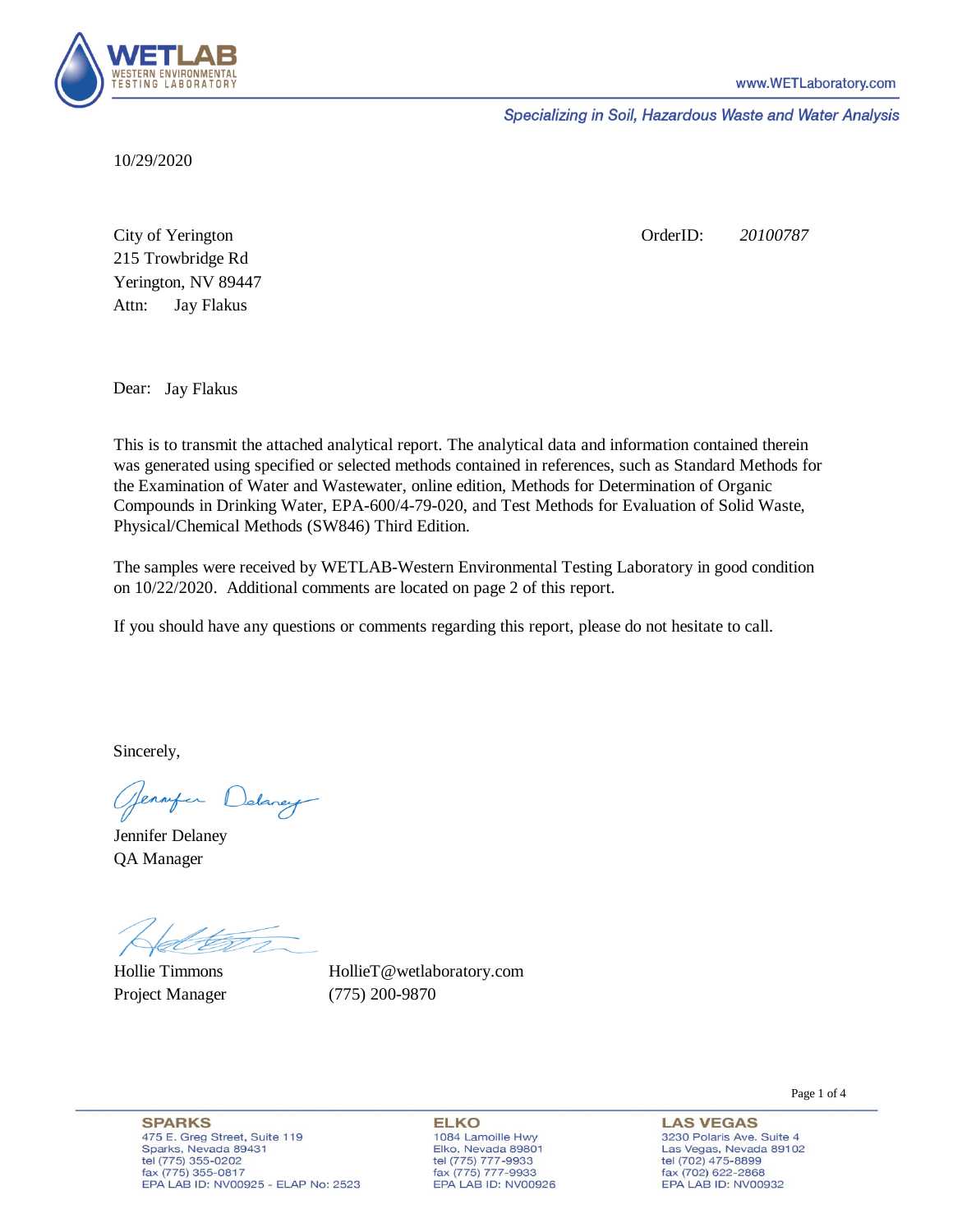### **Western Environmental Testing Laboratory Report Comments**

*City of Yerington - 20100787* 

### **Specific Report Comments**

None

#### **Report Legend**

| B         | --                       | Blank contamination; Analyte detected above the method reporting limit in an associated blank                                                                                                                             |
|-----------|--------------------------|---------------------------------------------------------------------------------------------------------------------------------------------------------------------------------------------------------------------------|
| D         | ۰.                       | Due to the sample matrix dilution was required in order to properly detect and report the analyte. The reporting limit has been<br>adjusted accordingly.                                                                  |
| <b>HT</b> | $\overline{\phantom{a}}$ | Sample analyzed beyond the accepted holding time                                                                                                                                                                          |
| J         | $\overline{\phantom{a}}$ | The reported value is between the laboratory method detection limit and the laboratory practical quantitation limit. The reported<br>result should be considered an estimate.                                             |
| K         | -−                       | The TPH Diesel Concentration reported here likely includes some heavier TPH Oil hydrocarbons reported in the TPH Diesel<br>range as per EPA 8015.                                                                         |
| L         | $\sim$                   | The TPH Oil Concentration reported here likely includes some lighter TPH Diesel hydrocarbons reported in the TPH Oil range<br>as per EPA 8015.                                                                            |
| M         | $\overline{\phantom{a}}$ | The matrix spike/matrix spike duplicate (MS/MSD) values for the analysis of this parameter were outside acceptance criteria due<br>to probable matrix interference. The reported result should be considered an estimate. |
| N         | ۰.                       | There was insufficient sample available to perform a spike and/or duplicate on this analytical batch.                                                                                                                     |
| NC        | --                       | Not calculated due to matrix interference                                                                                                                                                                                 |
| QD        | --                       | The sample duplicate or matrix spike duplicate analysis demonstrated sample imprecision. The reported result should be<br>considered an estimate.                                                                         |
| QL        | $\overline{\phantom{a}}$ | The result for the laboratory control sample (LCS) was outside WETLAB acceptance criteria and reanalysis was not possible.<br>The reported data should be considered an estimate.                                         |
| S         | $\overline{\phantom{a}}$ | Surrogate recovery was outside of laboratory acceptance limits due to matrix interference. The associated blank and LCS<br>surrogate recovery was within acceptance limits                                                |
| <b>SC</b> | $\overline{\phantom{a}}$ | Spike recovery not calculated. Sample concentration $>4X$ the spike amount; therefore, the spike could not be adequately<br>recovered                                                                                     |
| U         | ۰.                       | The analyte was analyzed for, but was not detected above the level of the reported sample reporting/quantitation limit. The<br>reported result should be considered an estimate.                                          |

#### **General Lab Comments**

Per method recommendation (section 4.4), Samples analyzed by methods EPA 300.0 and EPA 300.1 have been filtered prior to analysis.

The following is an interpretation of the results from EPA method 9223B:

A result of zero (0) indicates absence for both coliform and Escherichia coli meaning the water meets the microbiological requirements of the U.S. EPA Safe Drinking Water Act (SDWA). A result of one (1) for either test indicates presence and the water does not meet the SDWA requirements. Waters with positive tests should be disinfected by a certified water treatment operator and retested.

Per federal regulation the holding time for the following parameters in aqueous/water samples is 15 minutes: Residual Chlorine, pH, Dissolved Oxygen, Sulfite.

**ELKO** 1084 Lamoille Hwy<br>Elko, Nevada 89801 tel (775) 777-9933<br>fax (775) 777-9933 EPA LAB ID: NV00926

**LAS VEGAS** 3230 Polaris Ave. Suite 4 Las Vegas, Nevada 89102 tel (702) 475-8899<br>fax (702) 622-2868 EPA LAB ID: NV00932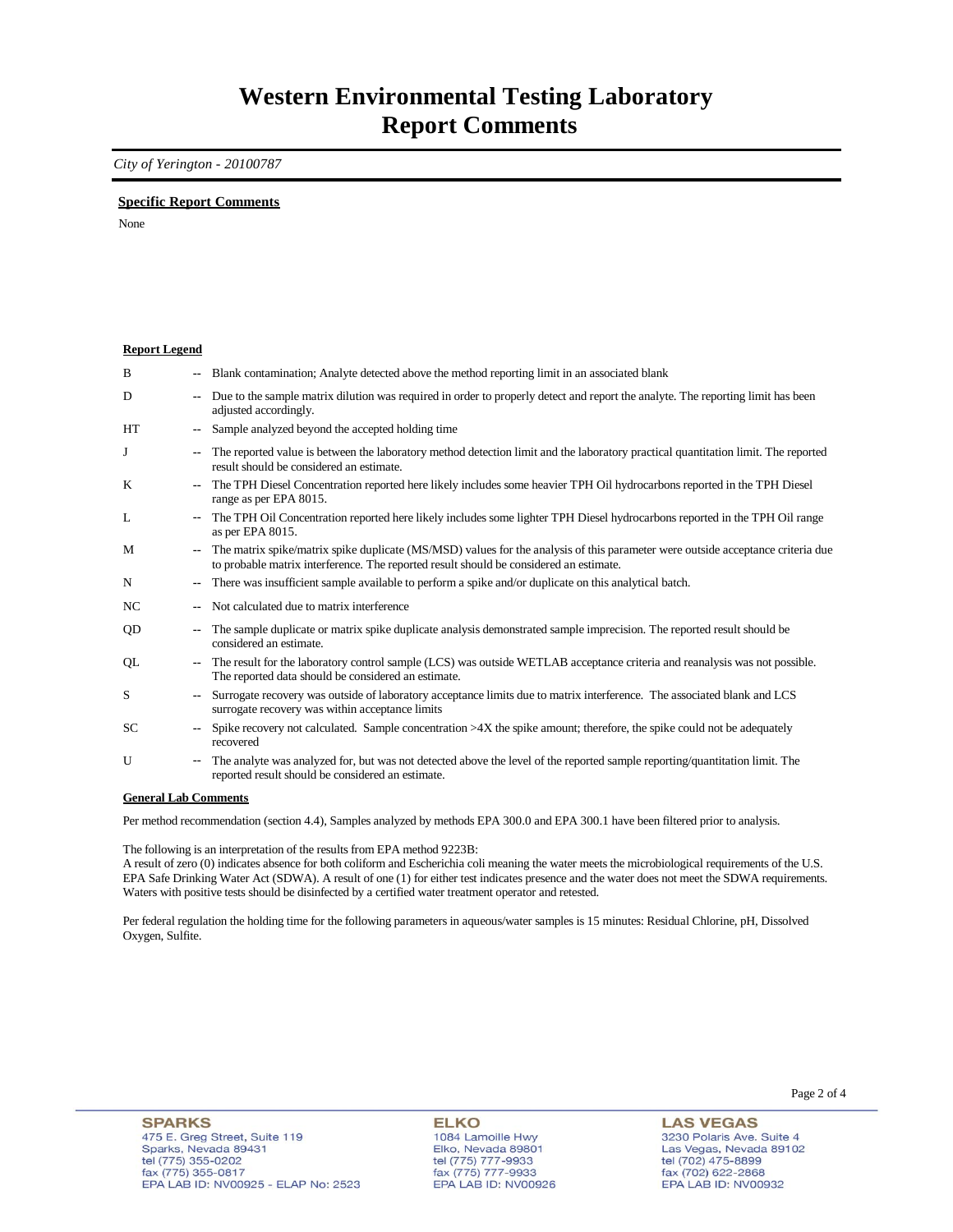## **Western Environmental Testing Laboratory Analytical Report**

**City of Yerington**

**215 Trowbridge Rd**

**Yerington, NV 89447**

**Attn:** Jay Flakus

**Phone:** (775) 302-1155 **Fax:** NoFax

**PO\Project:** *City of Yerington/LY-0255C/NV0000255*

| <b>Customer Sample ID:</b><br><b>WETLAB Sample ID:</b> | 422 Silver Star Ct<br>20100787-001 |                                 |              |             |    | <b>Collect Date/Time:</b> 10/22/2020 09:00<br>Receive Date: 10/22/2020 12:12 |                                       |                  |         |
|--------------------------------------------------------|------------------------------------|---------------------------------|--------------|-------------|----|------------------------------------------------------------------------------|---------------------------------------|------------------|---------|
|                                                        |                                    | <b>Field Residual Chlorine:</b> |              | $0.45$ mg/L |    |                                                                              |                                       |                  |         |
| Analyte                                                | <b>Method</b>                      | <b>Results</b>                  | <b>Units</b> | DF          | RL | <b>Analyzed</b>                                                              | <b>DW MCL</b>                         | Pass/Fail        | LabID   |
| <b>Microbiological Analyses</b>                        |                                    |                                 |              |             |    |                                                                              |                                       |                  |         |
| <b>Total Coliform</b>                                  | SM 9223B (IDEXX 0                  |                                 | $/100$ mL    | -1          |    | 10/22/2020                                                                   | $0/100$ mL                            | Pass             | NV00925 |
| Escherichia Coli                                       | SM 9223B (IDEXX 0                  |                                 | $/100$ mL    | 1           |    | 10/22/2020                                                                   | $0/100$ mL                            | Pass             | NV00925 |
| <b>Customer Sample ID:</b>                             | 102 S. Main St                     |                                 |              |             |    | Collect Date/Time: 10/22/2020 09:25                                          |                                       |                  |         |
| <b>WETLAB Sample ID:</b>                               | 20100787-002                       | <b>Field Residual Chlorine:</b> |              | $0.44$ mg/L |    | <b>Receive Date:</b> 10/22/2020 12:12                                        |                                       |                  |         |
| Analyte                                                | <b>Method</b>                      | <b>Results</b>                  | <b>Units</b> | DF          | RL | <b>Analyzed</b>                                                              | <b>DW MCL</b>                         | Pass/Fail        | LabID   |
| <b>Microbiological Analyses</b>                        |                                    |                                 |              |             |    |                                                                              |                                       |                  |         |
| <b>Total Coliform</b>                                  | SM 9223B (IDEXX 0                  |                                 | $/100$ mL    | 1           |    | 10/22/2020                                                                   | $0/100$ mL                            | Pass             | NV00925 |
| Escherichia Coli                                       | SM 9223B (IDEXX 0                  |                                 | $/100$ mL    | 1           |    | 10/22/2020                                                                   | $0/100$ mL                            | Pass             | NV00925 |
| <b>Customer Sample ID:</b>                             | 35 White Face Ln                   |                                 |              |             |    | Collect Date/Time: 10/22/2020 09:45                                          |                                       |                  |         |
| <b>WETLAB Sample ID:</b>                               | 20100787-003                       | <b>Field Residual Chlorine:</b> |              | $0.46$ mg/L |    |                                                                              | <b>Receive Date:</b> 10/22/2020 12:12 |                  |         |
| Analyte                                                | <b>Method</b>                      | <b>Results</b>                  | <b>Units</b> | DF          | RL | <b>Analyzed</b>                                                              | <b>DW MCL</b>                         | <b>Pass/Fail</b> | LabID   |
| <b>Microbiological Analyses</b>                        |                                    |                                 |              |             |    |                                                                              |                                       |                  |         |
| <b>Total Coliform</b>                                  | SM 9223B (IDEXX 0                  |                                 | $/100$ mL.   | 1           |    | 10/22/2020                                                                   | $0/100$ mL                            | Pass             | NV00925 |
| Escherichia Coli                                       | SM 9223B (IDEXX 0                  |                                 | $/100$ mL    | 1           |    | 10/22/2020                                                                   | $0/100$ mL                            | Pass             | NV00925 |

*DF=Dilution Factor, RL = Reporting Limit (minimum 3X the MDL), ND = Not Detected <RL or <MDL (if listed)* Page 3 of 4

**LAS VEGAS** 3230 Polaris Ave. Suite 4 Las Vegas, Nevada 89102 tel (702) 475-8899<br>fax (702) 622-2868 EPA LAB ID: NV00932

**Date Printed:** 10/29/2020 **OrderID:** *20100787*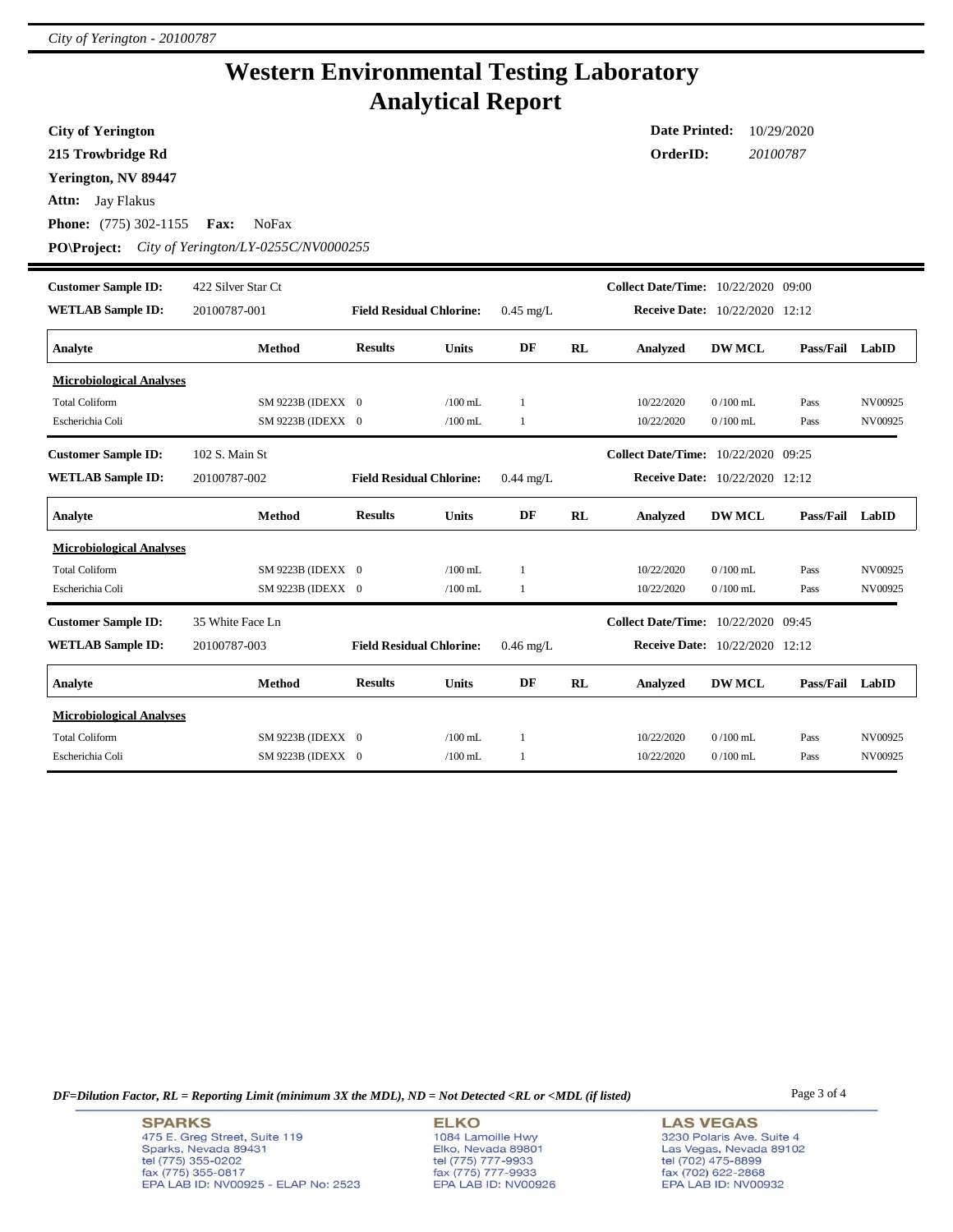# **Western Environmental Testing Laboratory QC Report**

| <b>OCBatchID</b>                                      | <b>QCType</b> | <b>Parameter</b>      | <b>Method</b>     | <b>Result</b>  | Actual        | $%$ Rec          | <b>Units</b> |            |  |
|-------------------------------------------------------|---------------|-----------------------|-------------------|----------------|---------------|------------------|--------------|------------|--|
| QC20100970                                            | Blank 1       | <b>Total Coliform</b> | SM 9223B (IDEX    | $\overline{0}$ |               |                  | $/100$ mL    |            |  |
|                                                       |               | Escherichia Coli      | SM 9223B (IDEX    | $\overline{0}$ |               |                  | $/100$ mL    |            |  |
| <b>OCBatchID</b>                                      | <b>QCType</b> | <b>Parameter</b>      | Method            | Result         | Actual        | $%$ Rec          | <b>Units</b> |            |  |
| QC20100970                                            | Duplicate 1   | <b>Total Coliform</b> | SM 9223B (IDEX    | $\overline{0}$ |               |                  | $/100$ mL    |            |  |
|                                                       |               | Escherichia Coli      | SM 9223B (IDEX    | $\overline{0}$ |               |                  | $/100$ mL    |            |  |
| QC20100970                                            | Duplicate 2   | <b>Total Coliform</b> | SM 9223B (IDEX    | $\overline{0}$ |               |                  | $/100$ mL    |            |  |
|                                                       |               | Escherichia Coli      | SM 9223B (IDEX    | $\mathbf{0}$   |               |                  | $/100$ mL    |            |  |
| <b>Duplicate</b><br><b>Duplicate</b><br><b>Sample</b> |               |                       |                   |                |               |                  |              |            |  |
| <b>OCBatchID</b>                                      | <b>QCType</b> | <b>Parameter</b>      | Method            | <b>Sample</b>  | <b>Result</b> | <b>Result</b>    | <b>Units</b> | <b>RPD</b> |  |
| QC20100970                                            | Duplicate 1   | <b>Total Coliform</b> | SM 9223B (IDEXX C | 20100800-002   | $\mathbf{0}$  | $\mathbf{0}$     | $/100$ mL    | $<$ 1%     |  |
|                                                       |               | Escherichia Coli      | SM 9223B (IDEXX C | 20100800-002   | $\mathbf{0}$  | $\mathbf{0}$     | $/100$ mL    | $<$ 1%     |  |
| QC20100970                                            | Duplicate 2   | <b>Total Coliform</b> | SM 9223B (IDEXX C | 20100839-001   | $\mathbf{0}$  | $\boldsymbol{0}$ | $/100$ mL    | $<$ 1%     |  |
|                                                       |               | Escherichia Coli      | SM 9223B (IDEXX C | 20100839-001   | $\mathbf{0}$  | $\mathbf{0}$     | $/100$ mL    | $<$ 1%     |  |

*DF=Dilution Factor, RL = Reporting Limit (minimum 3X the MDL), ND = Not Detected <RL or <MDL (if listed)* Page 4 of 4

**SPARKS** 475 E. Greg Street, Suite 119 Sparks, Nevada 89431<br>tel (775) 355-0202<br>fax (775) 355-0817 EPA LAB ID: NV00925 - ELAP No: 2523

**ELKO** 1084 Lamoille Hwy Elko, Nevada 89801<br>tel (775) 777-9933<br>fax (775) 777-9933 EPA LAB ID: NV00926

**LAS VEGAS** 3230 Polaris Ave. Suite 4 Las Vegas, Nevada 89102<br>tel (702) 475-8899<br>fax (702) 622-2868<br>EPA LAB ID: NV00932